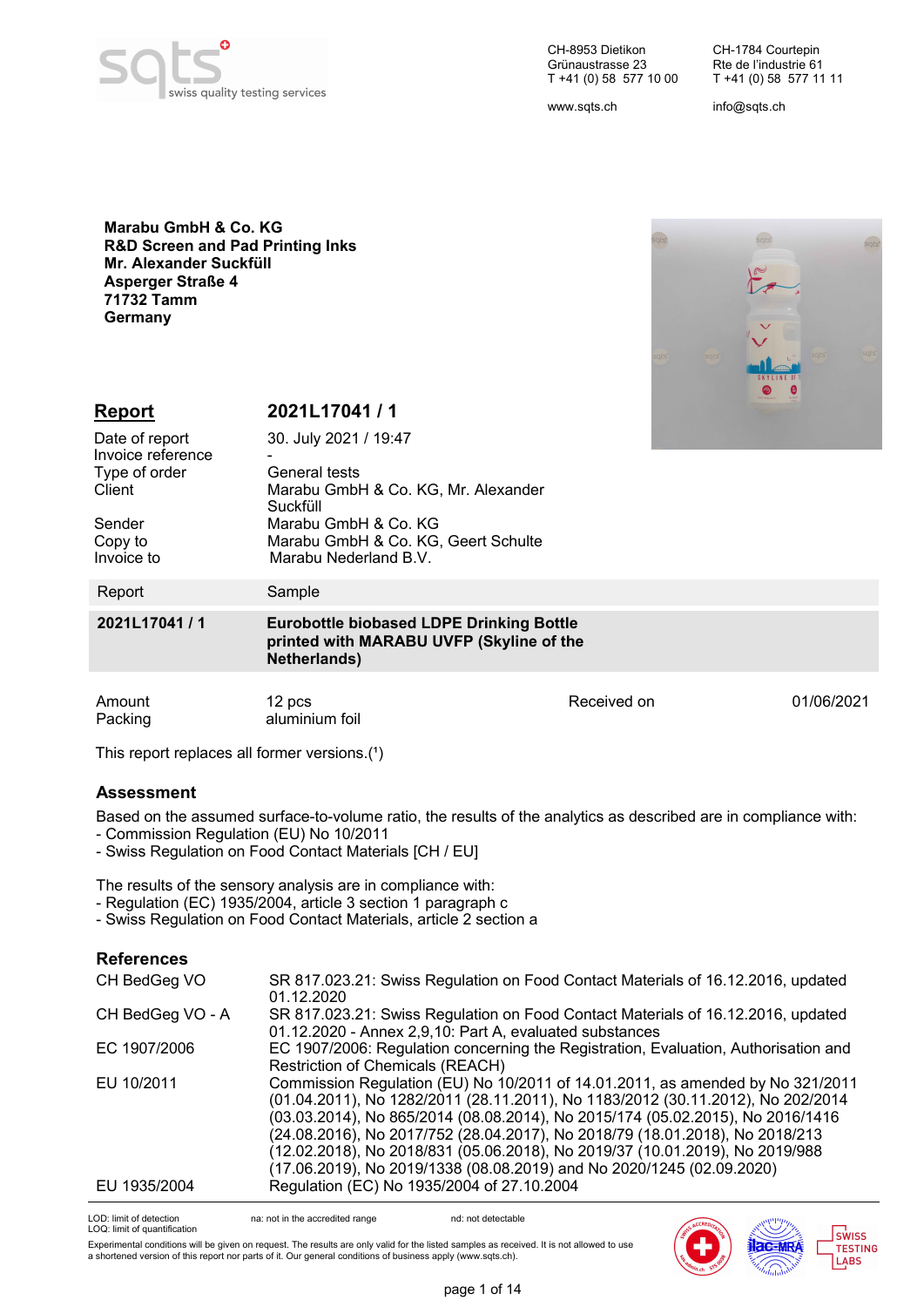# **Basis of Analysis**

EN 1186 EN 1186: Materials and articles in contact with foodstuffs - Plastics, May 2002

## **Additional Information**

### [CH / EU]

For the European Union, regulations from individual EU countries, the DNEL from ECHA, or the TTC concept can be used when the substance has not been evaluated. Substances on Part B of the Swiss Regulation have not been evaluated by the Swiss Authorities and should not migrate >10 µg/kg food. Assuming that the substances are non-intentionally added, according to SR 817.023.21 article 11, paragraph 3, their risk can be assessed analogous to the EU requirements.

### [ECHA (DNEL)]

Derived from the no-effect-level value of a toxicological oral long-term study of the European Chemical Agency. According to EFSA (Note for guidance: for the preparation of an application for the safety assessment of a substance to be used in plastic food contact materials, 2017), the limit cannot be set higher than 5 mg/kg food if no full toxicological data set is available.

## **Chemical Analysis**

EU - Migration

The analysis was set-up according to EU Regulations and customer instructions. The sample material was exposed to the simulants as follows:

Migration preparation:

- filling

Overall Migration:

- simulant B: 3 % acetic acid,  $3 \times 24$  h / 40 °C (\*)

- simulant D1: 50 % ethanol,  $3 \times 24$  h / 40 °C  $\binom{*}{0}$ 

Specific Migration:

- simulant B: 3 % acetic acid,  $3 \times 24$  h / 40 °C (\*)

- simulant D1: 50 % ethanol,  $3 \times 24$  h / 40 °C (\*)

(\*) Repeated use:

The migration was performed three times using the identical specimen. Results were only generated after the third migration step.

Specifically analysed Parameters

The following parameters were analysed:

- CAS 79-10-7, Acrylic acid
- CAS 79-10-7, Acrylic acid after cleavage
- CAS 79-41-4, Methacrylic acid
- CAS 79-41-4, Methacrylic acid after cleavage
- CAS 80-62-6, Methylmethacrylate via methacrylic acid (CAS 79-41-4)
- CAS 97-88-1, Butylmethacrylate via methacrylic acid (CAS 79-41-4)
- elements (screening ICP-MS) incl.
- --- elements (EU 10/2011, annex II of amendment 2020/1245)
- CAS 107-98-2, 1-Methoxy-2-propanol
- CAS 1569-02-4, 1-Ethoxy-2-propanol
- CAS 106-89-8, Epichlorohydrin
- CAS 111-76-2, Butyl glycol
- CAS 112-07-2, Butylglycolacetat
- CAS 34590-94-8, Di(propylene glycol) methyl ether
- CAS 104-76-7, 2-Ethyl-1-hexanol
- CAS 57-55-6, Propylene glycol (1,2-Propandiol)
- CAS 107-21-1, Ethylene glycol (EG)
- CAS 98-00-0, Furfurylalcohol
- CAS 29911-28-2, Di(propylene glycol) butyl ether
- CAS 504-63-2, 1,3-Propanediol

LOD: limit of detection LOQ: limit of quantification na: not in the accredited range nd: not detectable

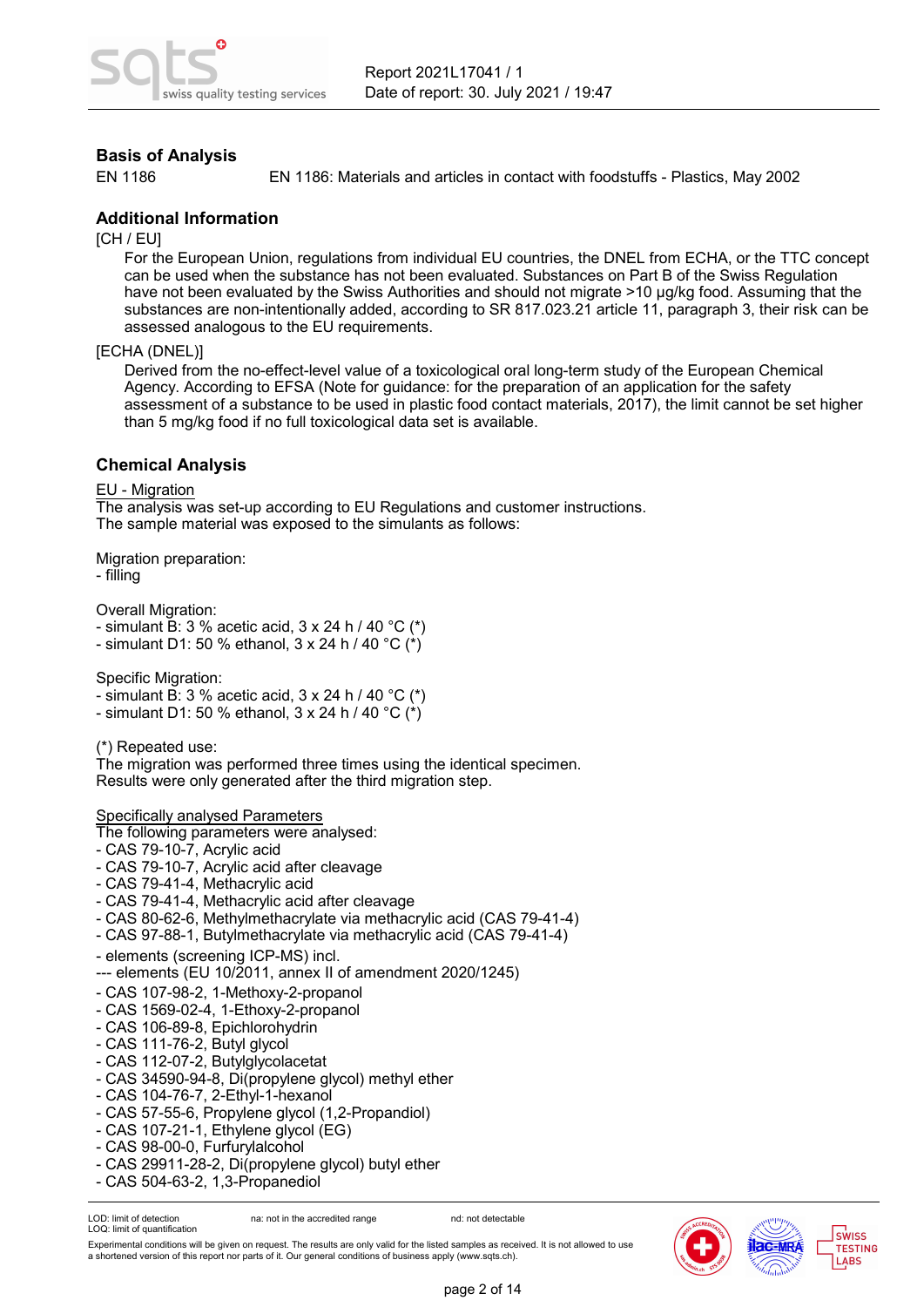- CAS 112-34-5, Diethylene glycol butyl ether
- CAS 126-30-7, Neopentyl glycol
- CAS 2163-42-0, 2-Methyl-1,3-propandiol
- CAS 100-51-6, benzyl alcohol
- CAS 25265-71-8, Dipropylene glycol
- CAS 576-26-1, 2,6-Dimethylphenol
- CAS 110-63-4, 1,4-Butanediol
- CAS 111-46-6, Diethylene glycol (DEG)
- CAS 108-95-2, Phenol
- CAS 629-11-8, 1,6-Hexanediol
- CAS 122-99-6, Phenyl glycol
- CAS 2425-77-6, 2-Hexyldecanol
- CAS 98-54-4, 4-tert-butylphenol
- CAS 70445-33-9, 3-[2-(ethylhexyl)oxyl]-1,2-propanediol
- CAS 77-99-6, 1,1,1-Trimethylolpropane
- investigation programme of acrylates
- investigation programme of photoinitiators
- investigation programme of primary aromatic amines

#### GC-QTOF-MS/FID Screening

Using the GC-QTOF-MS/FID screening method (PTV injection, DB-5 column and electron impact ionization), all relevant substances were compared with the NIST library and our internal library. The concentrations were calculated via the average of the added internal standards IS 1: heptadecane (CAS 629-78-7), IS 3: benzylbutyl phthalate-D4 (CAS 93951-88-3), IS 4: di-n-nonyl phthalate-3,4,5,6-D4 (CAS 1202865-43-7).

Sensory Evaluation: Off-Flavour of a Test Food by Multi-Comparison Test (Simple Sensory Evaluation) The sample material was exposed to the test food. The ratio was 1 dm² with 100 g test food. The test food was in direct contact with the sample material.

The following side was facing the test food: - filling

The test food was:

- water

Storage was performed in a closed glass container under the following conditions: - 24 h / 40°C (according to customer)

As a blank, the same test food was stored in the same way, but without sample material.

The sensory test was done with 6 testers.

Each tester received one portion each of sample and blank. The testers knew which one was the sample and which was the blank.

The test was carried out as simple comparison test between sample and blank.

Both odour and taste of the test food were evaluated.

The analysis was performed according to:

- DIN 10955:2004-06; Sensory evaluation (Sensorische Prüfung Prüfung von Packstoffen und Packmitteln für Lebensmittel), June 2004
- ISO 13302:2003; Sensory analysis Methods for assessing modifications to the flavour of foodstuffs due to packaging
- EN 1230-2:2010-02; Paper and board intended to come into contact with foodstuffs Sensory analysis Part 2: Off-flavour (taint)
- Swiss Book of Foodstuffs (Schweizerisches Lebensmittelbuch, SLMB), edition 2005, Chap. 47 and 63

# **Basis of Calculation**

The conversion of the measured values to foodstuff is based on the following surface-to-volume ratio (S/V). For any other S/V the resulting migration values are different which might lead to another general assessment of the sample.

Standard S/V: 6 dm<sup>2</sup> / 1 kg food (EU cube)



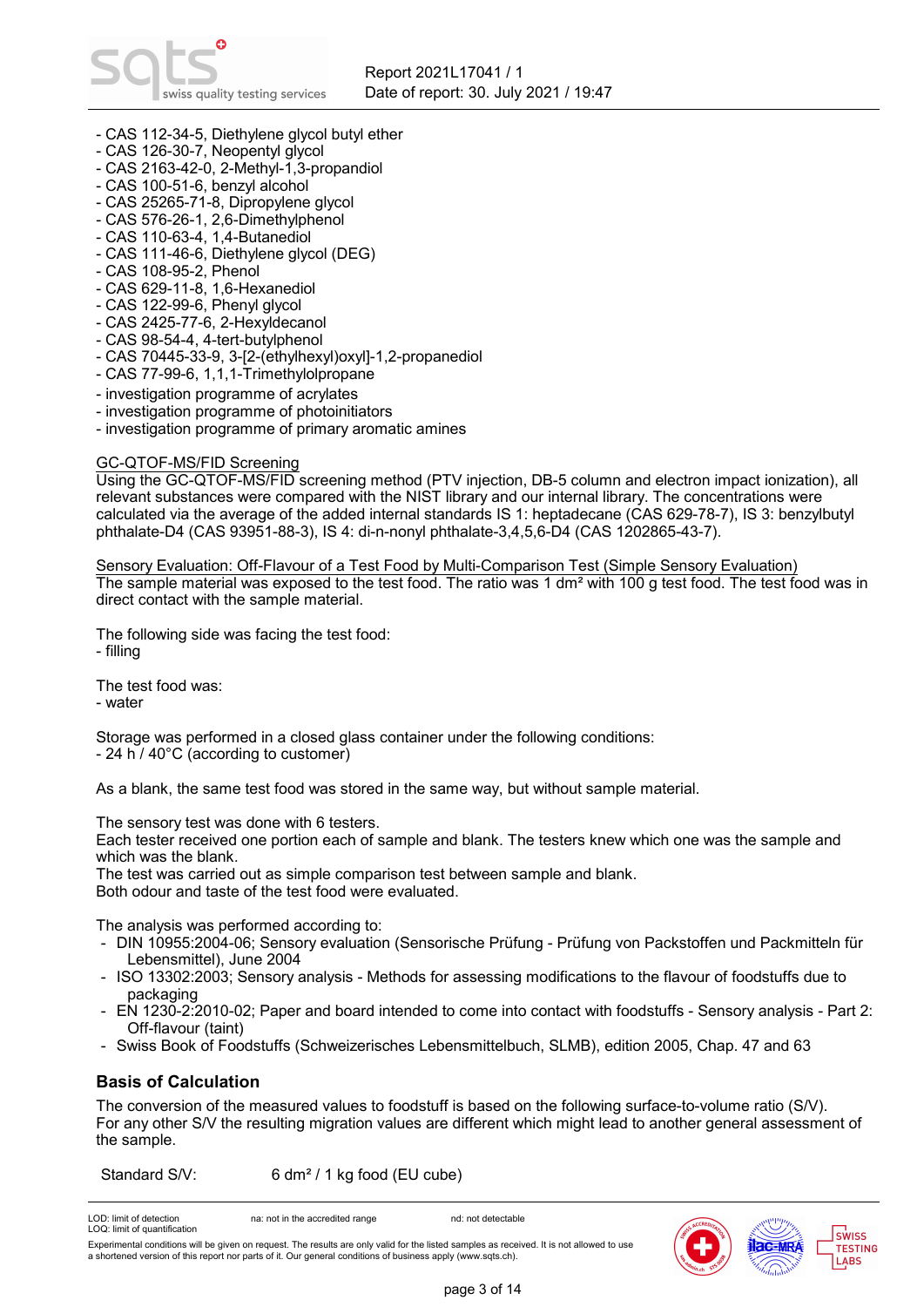## **Results**

EU - Overall Migration

The limits are 10 mg/dm² and 60 mg/kg food according to Regulation (EU) No 10/2011 and the Swiss Regulation on Food Contact Materials. The following deviations are tolerated: For all simulants except D2: 10  $\pm$  2 mg/dm<sup>2</sup> and 60  $\pm$  12 mg/kg food For simulant D2: 10  $\pm$  3 mg/dm<sup>2</sup> and  $60 \pm 20$  mg/kg food

The overall migration values obtained with the tested simulants are below the limit.

### Specifically analysed Parameters

None of the specifically analysed substances were detectable above the respective specific migration limits.

#### GC-QTOF-MS/FID Screening

|            | 50 % ethanol                          |                | Conc.                 | <b>Standard S/V</b> | <b>SML</b>   |
|------------|---------------------------------------|----------------|-----------------------|---------------------|--------------|
| <b>RRT</b> | <b>Substance</b>                      | <b>CAS No.</b> | [mg/dm <sup>2</sup> ] | [mg/kg food]        | [mg/kg food] |
|            | limit of quantification               |                | 0.0017                | 0.010               |              |
|            |                                       |                |                       |                     |              |
|            | after subtracting the analysis blank  |                | n.d.                  | n.d.                |              |
|            |                                       |                |                       |                     |              |
|            | internal standards                    |                |                       |                     |              |
| 0.62       | IS 1: heptadecane                     | 629-78-7       |                       |                     |              |
| 1.00       | IS 3: benzylbutyl phthalate-D4        | 93951-88-3     |                       |                     |              |
| 1.38       | IS 4: di-n-nonyl phthalate-3,4,5,6-D4 | 1202865-43-7   |                       |                     |              |
| <b>RRT</b> | relative retention time               |                |                       |                     |              |

[n.d.] not detectable

Sensory Evaluation: Off-Flavour of a Test Food by Multi-Comparison Test (Simple Sensory Evaluation) The sample influenced the test food as follows:

#### **Parameter Result (rounded up) Description (if Result ≥2)**

Odour: 0 - not perceptible<br>Taste: 1 - just perceptible 1 - just perceptible

The grading of the odour or taste difference is based on a scale from 0 to 4. Values > 2 are considered as deviant. 0 - not perceptible ¦ 1 - just perceptible ¦ 2 - moderate ¦ 3 - distinct ¦ 4 - strong

The sensory evaluation was carried out in June 2021 in Dietikon (ZH), Switzerland.





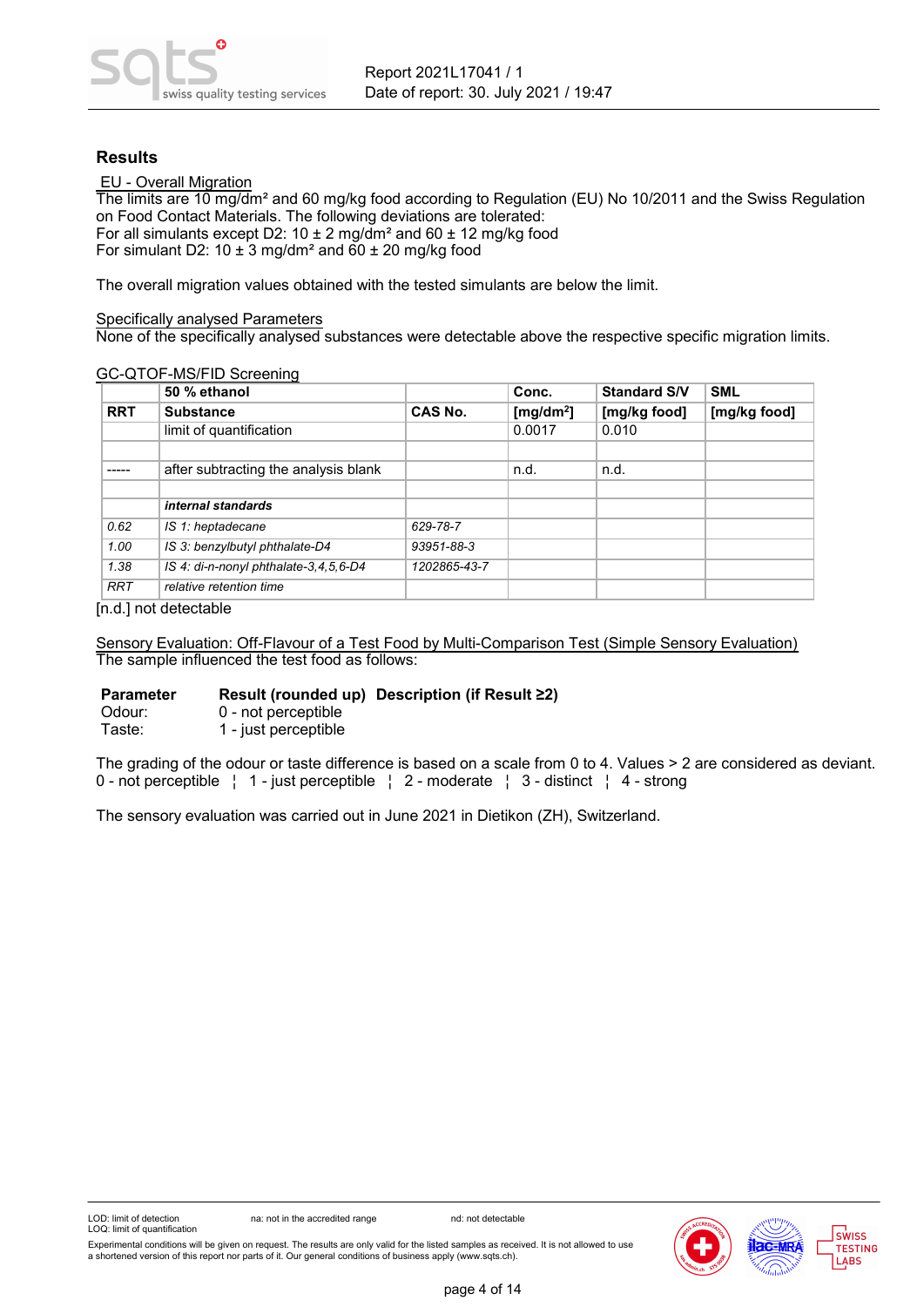| <b>Migration / Extraction</b>                                            | <b>Result Units</b>             | value/ Legal Basis of assessment                       |                              |
|--------------------------------------------------------------------------|---------------------------------|--------------------------------------------------------|------------------------------|
| <b>Parameter</b><br>Method (location)                                    |                                 |                                                        |                              |
| - 3 x 24 h / 40 °C                                                       |                                 |                                                        |                              |
| -Migrate 3 % acetic acid<br>MIGMET003 (Dietikon)                         | done                            |                                                        |                              |
| Overall migration 3 % acetic<br>acid<br>LMPMET0705 Gravimetry (Dietikon) | $<$ 1 mg/dm <sup>2</sup>        | 10 limit (EU 10/2011)<br>10 limit (CH BedGeg VO)       | LOQ: 1                       |
| Overall migration 3 % acetic<br>acid<br>LMPMET0705 Gravimetry (Dietikon) | $<$ 6 mg/kg food                | 60 limit (EU 10/2011)<br>60 limit (CH BedGeg VO)       | LOQ: 6                       |
| Migrate 50 % ethanol <sup>-</sup><br>MIGMET003 (Dietikon)                | done                            |                                                        |                              |
| Overall migration 50 % ethanol<br>LMPMET0705 Gravimetry (Dietikon)       | $<$ 1 mg/dm <sup>2</sup>        | 10 limit (EU 10/2011)<br>10 limit (CH BedGeg VO)       | LOQ: 1                       |
| Overall migration 50 % ethanol<br>LMPMET0705 Gravimetry (Dietikon)       | $<$ 6 mg/kg food                | 60 limit (EU 10/2011)<br>60 limit (CH BedGeg VO)       | LOQ: 6                       |
| <b>Specific substances</b>                                               |                                 |                                                        |                              |
| <b>Parameter</b><br>Method (location)                                    | <b>Result Units</b>             | value/ Legal Basis of assessment                       |                              |
| 3 % acetic acid                                                          |                                 |                                                        |                              |
| <b>Screening ICP-MS</b><br>LMPMET091 ICP-MS (Dietikon)                   | done                            |                                                        |                              |
| -aluminium<br>CAS 7429-90-5<br>LMPMET091 ICP-MS (Dietikon)               | not detected mg/dm <sup>2</sup> |                                                        | LOQ: 0.0030<br>LOD: 0.0010   |
| aluminium <sup>.</sup><br>CAS 7429-90-5<br>LMPMET091 ICP-MS (Dietikon)   | not detected mg/kg food         | 1.0 limit (EU 10/2011)<br>1.0 limit (CH BedGeg VO)     | LOQ: 0.018<br>LOD: 0.0060    |
| -Antimony<br>CAS 7440-36-0<br>LMPMET091 ICP-MS (Dietikon)                | not detected mg/dm <sup>2</sup> |                                                        | LOQ: 0.0030<br>LOD: 0.0010   |
| -Antimony<br>CAS 7440-36-0<br>LMPMET091 ICP-MS (Dietikon)                | not detected mg/kg food         | 0.040 limit (EU 10/2011)<br>0.040 limit (CH BedGeg VO) | LOQ: 0.018<br>LOD: 0.0060    |
| <b>Arsenic</b><br>CAS 7440-38-2<br>LMPMET091 ICP-MS (Dietikon)           | not detected mg/dm <sup>2</sup> |                                                        | LOQ: 0.0030<br>LOD: 0.0010   |
| -Arsenic<br>CAS 7440-38-2<br>LMPMET091 ICP-MS (Dietikon)                 | not detected mg/kg food         | nd limit (EU 10/2011)                                  | LOQ: 0.018<br>LOD: 0.0060    |
| Barium<br>CAS 7440-39-3<br>LMPMET091 ICP-MS (Dietikon)                   | not detected mg/dm <sup>2</sup> |                                                        | LOQ: 0.0030<br>LOD: 0.0010   |
| -Barium<br>CAS 7440-39-3<br>LMPMET091 ICP-MS (Dietikon)                  | not detected mg/kg food         | 1.0 limit (EU 10/2011)<br>1.0 limit (CH BedGeg VO)     | LOQ: 0.018<br>LOD: 0.0060    |
| -Lead<br>CAS 7439-92-1<br>LMPMET091 ICP-MS (Dietikon)                    | not detected mg/dm <sup>2</sup> |                                                        | LOQ: 0.0030<br>LOD: 0.0010   |
| -Lead<br>CAS 7439-92-1<br>LMPMET091 ICP-MS (Dietikon)                    | not detected mg/kg food         | nd limit (EU 10/2011)                                  | LOQ: 0.018<br>LOD: 0.0060    |
| -Cadmium<br>CAS 7440-43-9<br>LMPMET091 ICP-MS (Dietikon)                 | not detected mg/dm <sup>2</sup> |                                                        | LOQ: 0.00030<br>LOD: 0.00010 |
| <b>Cadmium</b><br>CAS 7440-43-9<br>LMPMET091 ICP-MS (Dietikon)           | not detected mg/kg food         | 0.0020 limit (EU 10/2011)                              | LOQ: 0.0018<br>LOD: 0.00060  |
|                                                                          |                                 |                                                        |                              |

na: not in the accredited range nd: not detectable



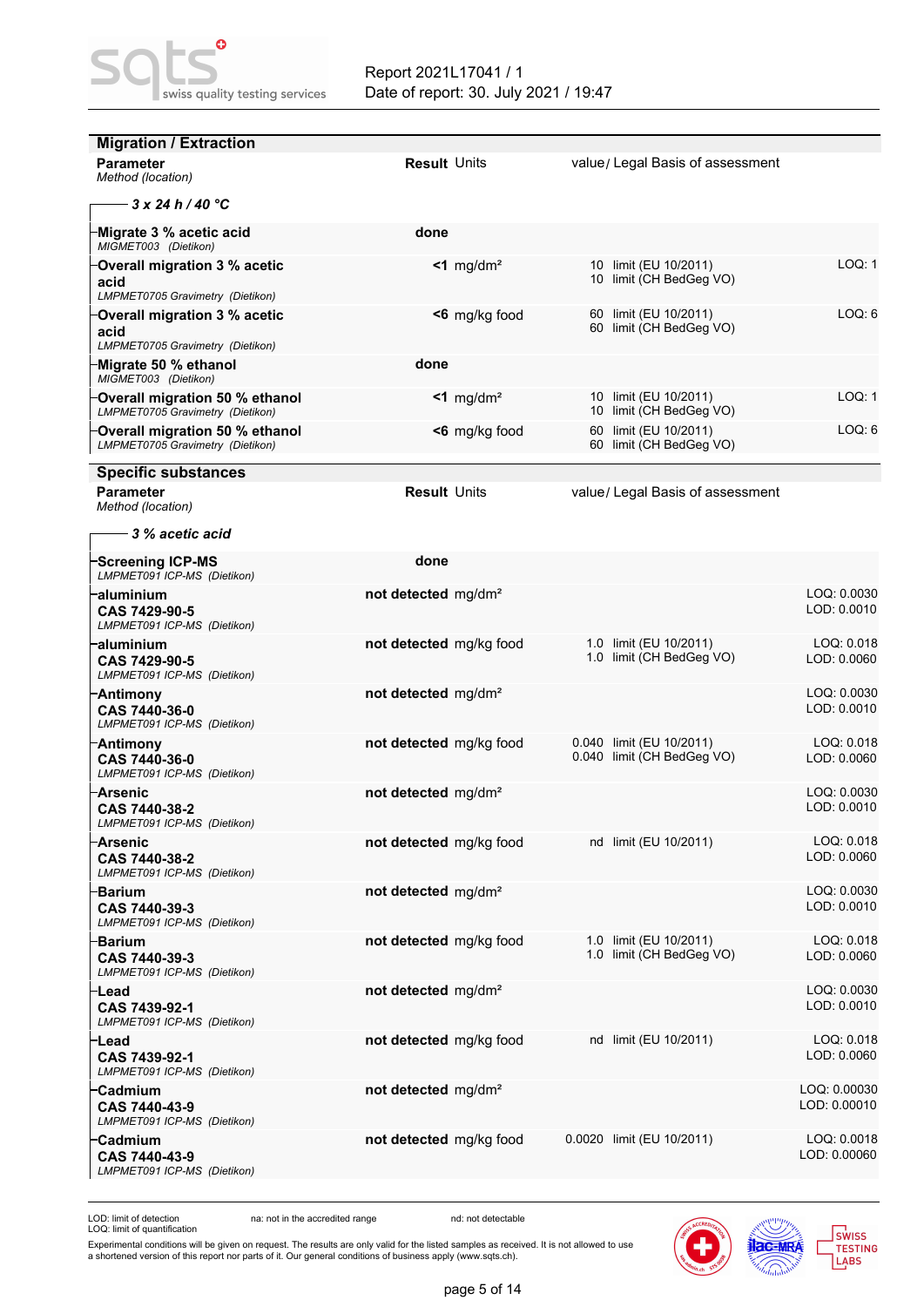| <b>Specific substances</b><br><b>Parameter</b>                | <b>Result Units</b>             | value/ Legal Basis of assessment                       |                              |
|---------------------------------------------------------------|---------------------------------|--------------------------------------------------------|------------------------------|
| Method (location)                                             |                                 |                                                        |                              |
| - 3 % acetic acid                                             |                                 |                                                        |                              |
| Calcium<br>CAS 7440-70-2<br>LMPMET091 ICP-MS (Dietikon)       | not detected mg/dm <sup>2</sup> |                                                        | LOQ: 0.30<br>LOD: 0.10       |
| Calcium<br>CAS 7440-70-2<br>LMPMET091 ICP-MS (Dietikon)       | not detected mg/kg food         | 60 limit (EU 10/2011)<br>60 limit (CH BedGeg VO)       | LOQ: 1.8<br>LOD: 0.60        |
| Chromium<br>CAS 7440-47-3<br>LMPMET091 ICP-MS (Dietikon)      | not detected mg/dm <sup>2</sup> |                                                        | LOQ: 0.0030<br>LOD: 0.0010   |
| Chromium<br>CAS 7440-47-3<br>LMPMET091 ICP-MS (Dietikon)      | not detected mg/kg food         | 3.6 limit (EU 10/2011)                                 | LOQ: 0.018<br>LOD: 0.0060    |
| <b>Cobalt</b><br>CAS 7440-48-4<br>LMPMET091 ICP-MS (Dietikon) | not detected mg/dm <sup>2</sup> |                                                        | LOQ: 0.0030<br>LOD: 0.0010   |
| <b>Cobalt</b><br>CAS 7440-48-4<br>LMPMET091 ICP-MS (Dietikon) | not detected mg/kg food         | 0.020 limit (EU 10/2011)<br>0.050 limit (CH BedGeg VO) | LOQ: 0.018<br>LOD: 0.0060    |
| lron:<br>CAS 7439-89-6<br>LMPMET091 ICP-MS (Dietikon)         | not detected mg/dm <sup>2</sup> |                                                        | LOQ: 0.0030<br>LOD: 0.0010   |
| lron·<br>CAS 7439-89-6<br>LMPMET091 ICP-MS (Dietikon)         | not detected mg/kg food         | 48 limit (EU 10/2011)<br>48 limit (CH BedGeg VO)       | LOQ: 0.018<br>LOD: 0.0060    |
| Europium-<br>CAS 7440-53-1<br>LMPMET091 ICP-MS (Dietikon)     | not detected mg/dm <sup>2</sup> |                                                        | LOQ: 0.00034<br>LOD: 0.00017 |
| Europium<br>CAS 7440-53-1<br>LMPMET091 ICP-MS (Dietikon)      | not detected mg/kg food         | 0.050 limit (EU 10/2011)                               | LOQ: 0.0020<br>LOD: 0.0010   |
| Gadolinium<br>CAS 7440-54-2<br>LMPMET091 ICP-MS (Dietikon)    | not detected mg/dm <sup>2</sup> |                                                        | LOQ: 0.00034<br>LOD: 0.00017 |
| Gadolinium<br>CAS 7440-54-2<br>LMPMET091 ICP-MS (Dietikon)    | not detected mg/kg food         | 0.050 limit (EU 10/2011)                               | LOQ: 0.0020<br>LOD: 0.0010   |
| -Potassium<br>CAS 7440-09-7<br>LMPMET091 ICP-MS (Dietikon)    | not detected mg/dm <sup>2</sup> |                                                        | LOQ: 0.0030<br>LOD: 0.0010   |
| ·Potassium<br>CAS 7440-09-7<br>LMPMET091 ICP-MS (Dietikon)    | not detected mg/kg food         | 60 limit (EU 10/2011)<br>60 limit (CH BedGeg VO)       | LOQ: 0.018<br>LOD: 0.0060    |
| Copper<br>CAS 7440-50-8<br>LMPMET091 ICP-MS (Dietikon)        | not detected mg/dm <sup>2</sup> |                                                        | LOQ: 0.0030<br>LOD: 0.0010   |
| Copper<br>CAS 7440-50-8<br>LMPMET091 ICP-MS (Dietikon)        | not detected mg/kg food         | 5.0 limit (EU 10/2011)<br>5.0 limit (CH BedGeg VO)     | LOQ: 0.018<br>LOD: 0.0060    |
| -Lanthanum<br>CAS 7439-91-0<br>LMPMET091 ICP-MS (Dietikon)    | not detected mg/dm <sup>2</sup> |                                                        | LOQ: 0.00034<br>LOD: 0.00017 |
| -Lanthanum<br>CAS 7439-91-0<br>LMPMET091 ICP-MS (Dietikon)    | not detected mg/kg food         | 0.050 limit (EU 10/2011)                               | LOQ: 0.0020<br>LOD: 0.0010   |
| -lithium<br>CAS 7439-93-2<br>LMPMET091 ICP-MS (Dietikon)      | not detected mg/dm <sup>2</sup> |                                                        | LOQ: 0.0030<br>LOD: 0.0010   |

na: not in the accredited range nd: not detectable

Experimental conditions will be given on request. The results are only valid for the listed samples as received. It is not allowed to use<br>a shortened version of this report nor parts of it. Our general conditions of busine

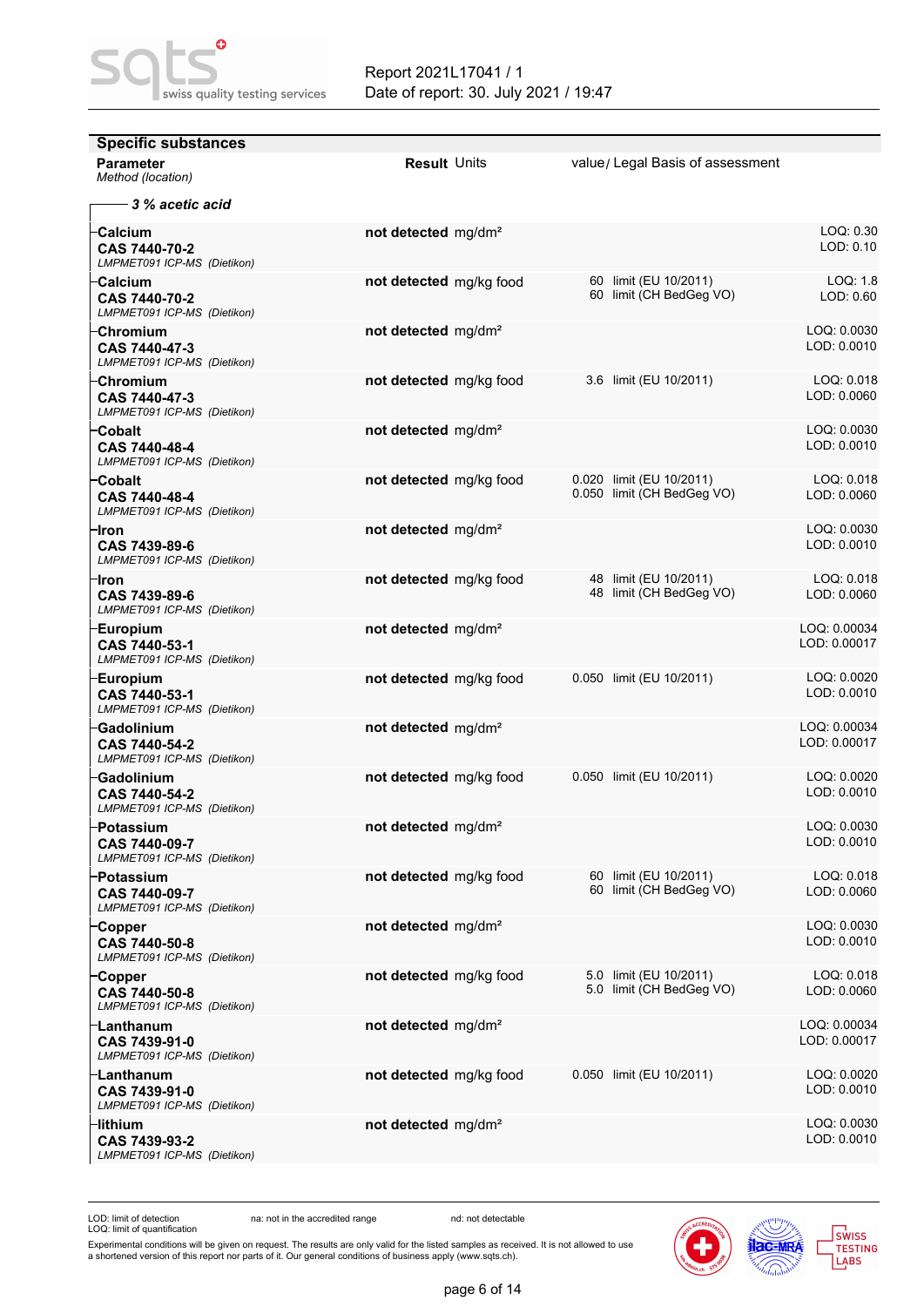| <b>Specific substances</b>                                                                |                                 |                                                      |                              |
|-------------------------------------------------------------------------------------------|---------------------------------|------------------------------------------------------|------------------------------|
| <b>Parameter</b><br>Method (location)                                                     | <b>Result Units</b>             | value/ Legal Basis of assessment                     |                              |
| - 3 % acetic acid                                                                         |                                 |                                                      |                              |
| -lithium<br>CAS 7439-93-2<br>LMPMET091 ICP-MS (Dietikon)                                  | not detected mg/kg food         | 0.60 limit (EU 10/2011)<br>0.60 limit (CH BedGeg VO) | LOQ: 0.018<br>LOD: 0.0060    |
| Magnesium<br>CAS 7439-95-4<br>LMPMET091 ICP-MS (Dietikon)                                 | not detected mg/dm <sup>2</sup> |                                                      | LOQ: 0.0030<br>LOD: 0.0010   |
| Magnesium-<br>CAS 7439-95-4<br>LMPMET091 ICP-MS (Dietikon)                                | not detected mg/kg food         | 60 limit (EU 10/2011)<br>60 limit (CH BedGeg VO)     | LOQ: 0.018<br>LOD: 0.0060    |
| Manganese <sup>.</sup><br>CAS 7439-96-5<br>LMPMET091 ICP-MS (Dietikon)                    | not detected mg/dm <sup>2</sup> |                                                      | LOQ: 0.0030<br>LOD: 0.0010   |
| <b>Manganese</b><br>CAS 7439-96-5<br>LMPMET091 ICP-MS (Dietikon)                          | not detected mg/kg food         | 0.60 limit (EU 10/2011)<br>0.60 limit (CH BedGeg VO) | LOQ: 0.018<br>LOD: 0.0060    |
| <b>Sodium</b><br>CAS 7440-23-5<br>LMPMET091 ICP-MS (Dietikon)                             | $0.0067$ mg/dm <sup>2</sup>     |                                                      | LOQ: 0.0030<br>LOD: 0.0010   |
| Sodium<br>CAS 7440-23-5<br>LMPMET091 ICP-MS (Dietikon)                                    | $0.040$ mg/kg food              | 60 limit (EU 10/2011)<br>60 limit (CH BedGeg VO)     | LOQ: 0.018<br>LOD: 0.0060    |
| Nickel <sup>-</sup><br>CAS 7440-02-0<br>LMPMET091 ICP-MS (Dietikon)                       | not detected mg/dm <sup>2</sup> |                                                      | LOQ: 0.0030<br>LOD: 0.0010   |
| ·Nickel<br>CAS 7440-02-0<br>LMPMET091 ICP-MS (Dietikon)                                   | not detected mg/kg food         | 0.020 limit (EU 10/2011)                             | LOQ: 0.018<br>LOD: 0.0060    |
| Mercury-<br>CAS 7439-97-6<br>LMPMET091 ICP-MS (Dietikon)                                  | not detected mg/dm <sup>2</sup> |                                                      | LOQ: 0.0030<br>LOD: 0.0010   |
| <b>Mercury</b><br>CAS 7439-97-6<br>LMPMET091 ICP-MS (Dietikon)                            | not detected mg/kg food         | nd limit (EU 10/2011)                                | LOQ: 0.018<br>LOD: 0.0060    |
| ·Terbium<br>CAS 7440-27-9<br>LMPMET091 ICP-MS (Dietikon)                                  | not detected mg/dm <sup>2</sup> |                                                      | LOQ: 0.00034<br>LOD: 0.00017 |
| Terbium<br>CAS 7440-27-9<br>LMPMET091 ICP-MS (Dietikon)                                   | not detected mg/kg food         | 0.050 limit (EU 10/2011)                             | LOQ: 0.0020<br>LOD: 0.0010   |
| ·Zinc<br>CAS 7440-66-6<br>LMPMET091 ICP-MS (Dietikon)                                     | not detected mg/dm <sup>2</sup> |                                                      | LOQ: 0.0030<br>LOD: 0.0010   |
| -Zinc<br>CAS 7440-66-6<br>LMPMET091 ICP-MS (Dietikon)                                     | not detected mg/kg food         | 5.0 limit (EU 10/2011)<br>5.0 limit (CH BedGeg VO)   | LOQ: 0.018<br>LOD: 0.0060    |
| Chrom (VI); (via Cr-tot.)<br>CAS 7440-47-3<br>LMPMET091 ICP-MS (Dietikon)                 | not detected mg/dm <sup>2</sup> |                                                      | LOQ: 0.0030<br>LOD: 0.0010   |
| Chrom (VI); (via Cr-tot.)<br>CAS 7440-47-3<br>LMPMET091 ICP-MS (Dietikon)                 | not detected mg/kg food         | 0.010 limit (EU 10/2011)                             | LOQ: 0.018<br>LOD: 0.0060    |
| -Sum La/Eu/Gd/Tb<br>LMPMET091 ICP-MS (Dietikon)                                           | not detected mg/kg food         | 0.050 limit (EU 10/2011)                             | LOQ: 0.0080<br>LOD: 0.0040   |
| primary aromatic amines<br>program (REACH / EU 10/2011)<br>FCMMET08PAA LC-HRMS (Dietikon) | done                            |                                                      |                              |

na: not in the accredited range nd: not detectable





**ac-MRA** 

Swiss<br>TESTING<br>LABS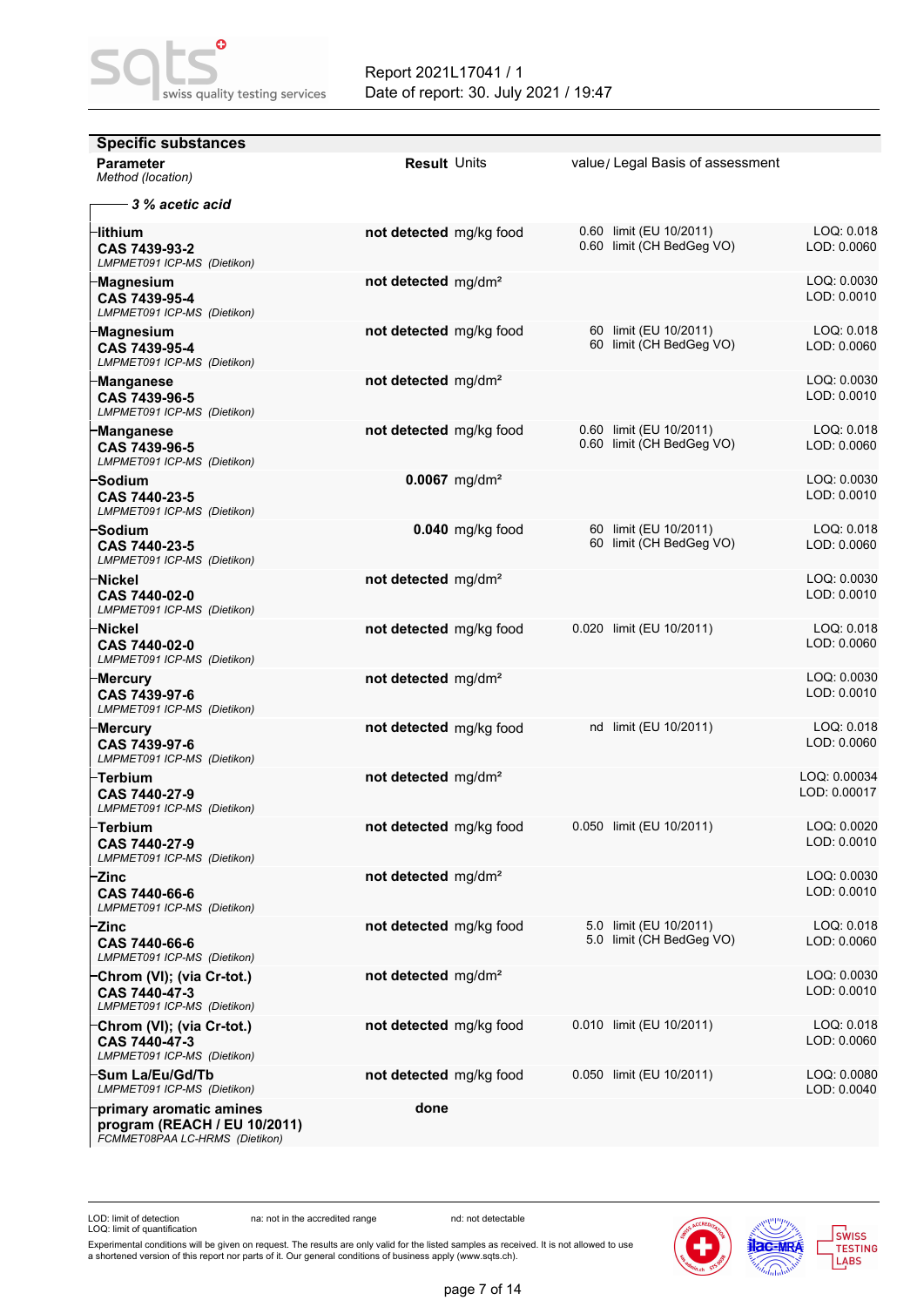| <b>Specific substances</b>                                                                 |                                      |                                                |                        |
|--------------------------------------------------------------------------------------------|--------------------------------------|------------------------------------------------|------------------------|
| <b>Parameter</b><br>Method (location)                                                      | <b>Result Units</b>                  | value/ Legal Basis of assessment               |                        |
| – 3 % acetic acid                                                                          |                                      |                                                |                        |
| ├4,4'-methylenebis(2-chloroanili<br>ne)<br>CAS 101-14-4<br>FCMMET08PAA LC-HRMS (Dietikon)  | not detected µg/dm <sup>2</sup>      |                                                | LOQ: 0.20<br>LOD: 0.10 |
| -4,4'-methylenebis(2-chloroanili<br>ne)<br>CAS 101-14-4<br>FCMMET08PAA LC-HRMS (Dietikon)  | not detected µg/kg food              | 2 limit (EU 10/2011)<br>2 limit (EC 1907/2006) | LOQ: 1.2<br>LOD: 0.60  |
| -4,4'-methylenedianiline<br>$(4,4'-MDA)$<br>CAS 101-77-9<br>FCMMET08PAA LC-HRMS (Dietikon) | not detected $\mu$ g/dm <sup>2</sup> |                                                | LOQ: 0.20<br>LOD: 0.10 |
| -4,4'-methylenedianiline<br>$(4,4'-MDA)$<br>CAS 101-77-9<br>FCMMET08PAA LC-HRMS (Dietikon) | not detected ug/kg food              | 2 limit (EU 10/2011)<br>2 limit (EC 1907/2006) | LOQ: 1.2<br>LOD: 0.60  |
| -4,4'-oxydianiline<br>CAS 101-80-4<br>FCMMET08PAA LC-HRMS (Dietikon)                       | not detected $\mu$ g/dm <sup>2</sup> |                                                | LOQ: 0.20<br>LOD: 0.10 |
| -4,4'-oxydianiline<br>CAS 101-80-4<br>FCMMET08PAA LC-HRMS (Dietikon)                       | not detected µg/kg food              | 2 limit (EU 10/2011)<br>2 limit (EC 1907/2006) | LOQ: 1.2<br>LOD: 0.60  |
| ├―4-chloroaniline<br>CAS 106-47-8<br>FCMMET08PAA LC-HRMS (Dietikon)                        | not detected $\mu$ g/dm <sup>2</sup> |                                                | LOQ: 0.20<br>LOD: 0.10 |
| -4-chloroaniline<br>CAS 106-47-8<br>FCMMET08PAA LC-HRMS (Dietikon)                         | not detected µg/kg food              | 2 limit (EU 10/2011)<br>2 limit (EC 1907/2006) | LOQ: 1.2<br>LOD: 0.60  |
| -3,3'-dimethoxybenzidine<br>CAS 119-90-4<br>FCMMET08PAA LC-HRMS (Dietikon)                 | not detected µg/dm <sup>2</sup>      |                                                | LOQ: 0.20<br>LOD: 0.10 |
| ├3,3'-dimethoxybenzidine<br>CAS 119-90-4<br>FCMMET08PAA LC-HRMS (Dietikon)                 | not detected µg/kg food              | 2 limit (EU 10/2011)<br>2 limit (EC 1907/2006) | LOQ: 1.2<br>LOD: 0.60  |
| -3,3'-dimethylbenzidine<br>CAS 119-93-7<br>FCMMET08PAA LC-HRMS (Dietikon)                  | not detected $\mu$ g/dm <sup>2</sup> |                                                | LOQ: 0.20<br>LOD: 0.10 |
| -3,3'-dimethylbenzidine<br>CAS 119-93-7<br>FCMMET08PAA LC-HRMS (Dietikon)                  | not detected µg/kg food              | 2 limit (EU 10/2011)<br>2 limit (EC 1907/2006) | LOQ: 1.2<br>LOD: 0.60  |
| -p-cresidine<br>CAS 120-71-8<br>FCMMET08PAA LC-HRMS (Dietikon)                             | not detected µg/dm <sup>2</sup>      |                                                | LOQ: 0.20<br>LOD: 0.10 |
| p-cresidine <sup>.</sup><br>CAS 120-71-8<br>FCMMET08PAA LC-HRMS (Dietikon)                 | not detected µg/kg food              | 2 limit (EU 10/2011)<br>2 limit (EC 1907/2006) | LOQ: 1.2<br>LOD: 0.60  |
| -2,4,5-trimethylaniline<br><b>CAS 137-17-7</b><br>FCMMET08PAA LC-HRMS (Dietikon)           | not detected $\mu$ g/dm <sup>2</sup> |                                                | LOQ: 0.20<br>LOD: 0.10 |
| -2,4,5-trimethylaniline<br><b>CAS 137-17-7</b><br>FCMMET08PAA LC-HRMS (Dietikon)           | not detected µg/kg food              | 2 limit (EU 10/2011)<br>2 limit (EC 1907/2006) | LOQ: 1.2<br>LOD: 0.60  |
| −4,4'-thiodianiline<br>CAS 139-65-1<br>FCMMET08PAA LC-HRMS (Dietikon)                      | not detected µg/dm <sup>2</sup>      |                                                | LOQ: 0.20<br>LOD: 0.10 |
| -4,4'-thiodianiline<br>CAS 139-65-1<br>FCMMET08PAA LC-HRMS (Dietikon)                      | not detected µg/kg food              | 2 limit (EU 10/2011)<br>2 limit (EC 1907/2006) | LOQ: 1.2<br>LOD: 0.60  |

na: not in the accredited range nd: not detectable

Experimental conditions will be given on request. The results are only valid for the listed samples as received. It is not allowed to use<br>a shortened version of this report nor parts of it. Our general conditions of busine

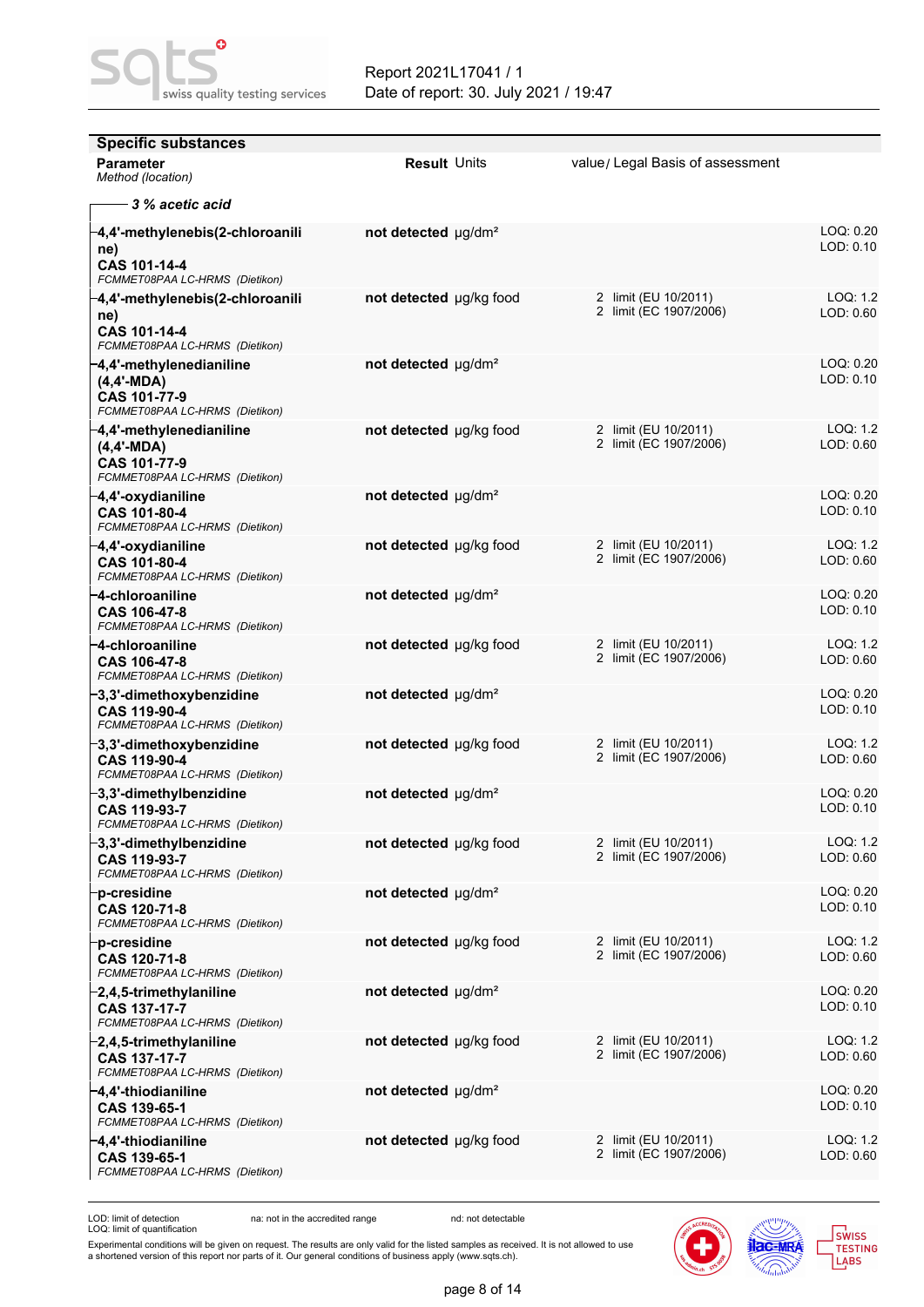| <b>Specific substances</b>                                                       |                                      |                                                |                        |
|----------------------------------------------------------------------------------|--------------------------------------|------------------------------------------------|------------------------|
| <b>Parameter</b><br>Method (location)                                            | <b>Result Units</b>                  | value/ Legal Basis of assessment               |                        |
| - 3 % acetic acid                                                                |                                      |                                                |                        |
| -4-aminoazobenzene<br><b>CAS 60-09-3</b><br>FCMMET08PAA LC-HRMS (Dietikon)       | not detected µg/dm <sup>2</sup>      |                                                | LOQ: 0.20<br>LOD: 0.10 |
| -4-aminoazobenzene<br>CAS 60-09-3<br>FCMMET08PAA LC-HRMS (Dietikon)              | not detected µg/kg food              | 2 limit (EU 10/2011)<br>2 limit (EC 1907/2006) | LOQ: 1.2<br>LOD: 0.60  |
| -2,4-diaminoanisole<br>CAS 615-05-4<br>FCMMET08PAA LC-HRMS (Dietikon)            | not detected µg/dm <sup>2</sup>      |                                                | LOQ: 0.20<br>LOD: 0.10 |
| -2,4-diaminoanisole<br>CAS 615-05-4<br>FCMMET08PAA LC-HRMS (Dietikon)            | not detected µg/kg food              | 2 limit (EU 10/2011)<br>2 limit (EC 1907/2006) | LOQ: 1.2<br>LOD: 0.60  |
| 4,4'-methylenedi-o-toluidine<br>CAS 838-88-0<br>FCMMET08PAA LC-HRMS (Dietikon)   | not detected µg/dm <sup>2</sup>      |                                                | LOQ: 0.20<br>LOD: 0.10 |
| 4,4'-methylenedi-o-toluidine<br>CAS 838-88-0<br>FCMMET08PAA LC-HRMS (Dietikon)   | not detected µg/kg food              | 2 limit (EU 10/2011)<br>2 limit (EC 1907/2006) | LOQ: 1.2<br>LOD: 0.60  |
| o-anisidine <sup>.</sup><br><b>CAS 90-04-0</b><br>FCMMET08PAA LC-HRMS (Dietikon) | not detected $\mu$ g/dm <sup>2</sup> |                                                | LOQ: 0.20<br>LOD: 0.10 |
| <sup>.</sup> o-anisidine<br>CAS 90-04-0<br>FCMMET08PAA LC-HRMS (Dietikon)        | not detected µg/kg food              | 2 limit (EU 10/2011)<br>2 limit (EC 1907/2006) | LOQ: 1.2<br>LOD: 0.60  |
| -2-naphthylamine<br>CAS 91-59-8<br>FCMMET08PAA LC-HRMS (Dietikon)                | not detected µg/dm <sup>2</sup>      |                                                | LOQ: 0.20<br>LOD: 0.10 |
| -2-naphthylamine<br>CAS 91-59-8<br>FCMMET08PAA LC-HRMS (Dietikon)                | not detected µg/kg food              | 2 limit (EU 10/2011)<br>2 limit (EC 1907/2006) | LOQ: 1.2<br>LOD: 0.60  |
| -3,3'-dichlorobenzidine<br>CAS 91-94-1<br>FCMMET08PAA LC-HRMS (Dietikon)         | not detected $\mu$ g/dm <sup>2</sup> |                                                | LOQ: 0.20<br>LOD: 0.10 |
| 3,3'-dichlorobenzidine<br>CAS 91-94-1<br>FCMMET08PAA LC-HRMS (Dietikon)          | not detected µg/kg food              | 2 limit (EU 10/2011)<br>2 limit (EC 1907/2006) | LOQ: 1.2<br>LOD: 0.60  |
| -4-aminobiphenyl<br>CAS 92-67-1<br>FCMMET08PAA LC-HRMS (Dietikon)                | not detected µg/dm <sup>2</sup>      |                                                | LOQ: 0.20<br>LOD: 0.10 |
| -4-aminobiphenyl<br><b>CAS 92-67-1</b><br>FCMMET08PAA LC-HRMS (Dietikon)         | not detected µg/kg food              | 2 limit (EU 10/2011)<br>2 limit (EC 1907/2006) | LOQ: 1.2<br>LOD: 0.60  |
| -benzidine<br>CAS 92-87-5<br>FCMMET08PAA LC-HRMS (Dietikon)                      | not detected µg/dm <sup>2</sup>      |                                                | LOQ: 0.20<br>LOD: 0.10 |
| benzidine<br>CAS 92-87-5<br>FCMMET08PAA LC-HRMS (Dietikon)                       | not detected µg/kg food              | 2 limit (EU 10/2011)<br>2 limit (EC 1907/2006) | LOQ: 1.2<br>LOD: 0.60  |
| o-toluidine<br><b>CAS 95-53-4</b><br>FCMMET08PAA LC-HRMS (Dietikon)              | not detected $\mu$ g/dm <sup>2</sup> |                                                | LOQ: 0.20<br>LOD: 0.10 |
| o-toluidine <sup>.</sup><br><b>CAS 95-53-4</b><br>FCMMET08PAA LC-HRMS (Dietikon) | not detected µg/kg food              | 2 limit (EU 10/2011)<br>2 limit (EC 1907/2006) | LOQ: 1.2<br>LOD: 0.60  |
| -4-chloro-o-toluidine<br>CAS 95-69-2<br>FCMMET08PAA LC-HRMS (Dietikon)           | not detected µg/dm <sup>2</sup>      |                                                | LOQ: 0.20<br>LOD: 0.10 |

na: not in the accredited range nd: not detectable



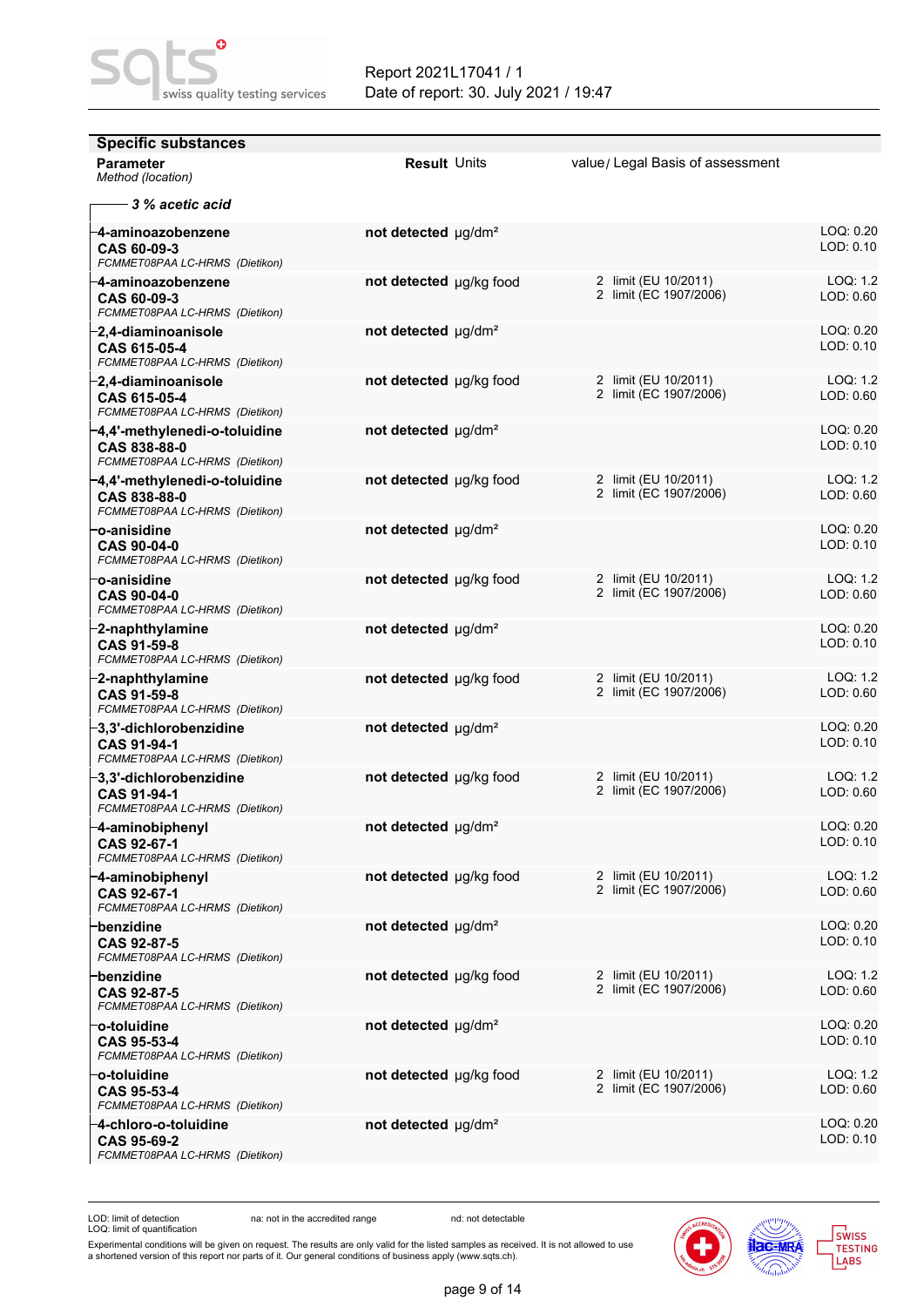| <b>Specific substances</b>                                                                            |                                      |  |                                                        |                           |
|-------------------------------------------------------------------------------------------------------|--------------------------------------|--|--------------------------------------------------------|---------------------------|
| <b>Parameter</b><br>Method (location)                                                                 | <b>Result Units</b>                  |  | value/ Legal Basis of assessment                       |                           |
| $-$ 3 % acetic acid                                                                                   |                                      |  |                                                        |                           |
| -4-chloro-o-toluidine<br>CAS 95-69-2<br>FCMMET08PAA LC-HRMS (Dietikon)                                | not detected µg/kg food              |  | 2 limit (EU 10/2011)<br>2 limit (EC 1907/2006)         | LOQ: 1.2<br>LOD: 0.60     |
| -2,4-diaminotoluene<br>CAS 95-80-7<br>FCMMET08PAA LC-HRMS (Dietikon)                                  | not detected $\mu$ g/dm <sup>2</sup> |  |                                                        | LOQ: 0.20<br>LOD: 0.10    |
| 2,4-diaminotoluene<br>CAS 95-80-7<br>FCMMET08PAA LC-HRMS (Dietikon)                                   | not detected µg/kg food              |  | 2 limit (EU 10/2011)<br>2 limit (EC 1907/2006)         | LOQ: 1.2<br>LOD: 0.60     |
| -o-aminoazotoluene<br>CAS 97-56-3<br>FCMMET08PAA LC-HRMS (Dietikon)                                   | not detected µg/dm <sup>2</sup>      |  |                                                        | LOQ: 0.20<br>LOD: 0.10    |
| o-aminoazotoluene<br>CAS 97-56-3<br>FCMMET08PAA LC-HRMS (Dietikon)                                    | not detected µg/kg food              |  | 2 limit (EU 10/2011)<br>2 limit (EC 1907/2006)         | LOQ: 1.2<br>LOD: 0.60     |
| 5-nitro-o-toluidine<br>CAS 99-55-8<br>FCMMET08PAA LC-HRMS (Dietikon)                                  | not detected $\mu$ g/dm <sup>2</sup> |  |                                                        | LOQ: 0.20<br>LOD: 0.10    |
| 5-nitro-o-toluidine<br>CAS 99-55-8<br>FCMMET08PAA LC-HRMS (Dietikon)                                  | not detected µg/kg food              |  | 2 limit (EU 10/2011)<br>2 limit (EC 1907/2006)         | LOQ: 1.2<br>LOD: 0.60     |
| 50 % ethanol                                                                                          |                                      |  |                                                        |                           |
| -Acrylic acid<br><b>CAS 79-10-7</b><br>LCAMET101 LC-UV (Dietikon)                                     | not detected mg/dm <sup>2</sup>      |  |                                                        | LOQ: 0.10<br>LOD: 0.05    |
| -Acrylic acid<br>CAS 79-10-7<br>LCAMET101 LC-UV (Dietikon)                                            | not detected mg/kg food              |  | 6.0 limit (EU 10/2011)<br>6.0 limit (CH BedGeg VO - A) | LOQ: 0.60<br>LOD: 0.3     |
| -Acrylic acid after cleavage<br><b>CAS 79-10-7</b><br>LCAMET101 LC-UV (Dietikon)                      | not detected mg/dm <sup>2</sup>      |  |                                                        | LOQ: 0.10<br>LOD: 0.05    |
| -Acrylic acid after cleavage<br><b>CAS 79-10-7</b><br>LCAMET101 LC-UV (Dietikon)                      | not detected mg/kg food              |  |                                                        | LOQ: 0.60<br>LOD: 0.3     |
| -Methacrylic acid<br>CAS 79-41-4<br>LCAMET101 LC-UV (Dietikon)                                        | not detected mg/dm <sup>2</sup>      |  |                                                        | LOQ: 0.10<br>LOD: 0.05    |
| Methacrylic acid·<br>CAS 79-41-4<br>LCAMET101 LC-UV (Dietikon)                                        | not detected mg/kg food              |  | 6.0 limit (EU 10/2011)<br>6.0 limit (CH BedGeg VO - A) | LOQ: 0.6<br>LOD: 0.3      |
| Methacrylic acid after cleavage<br>CAS 79-41-4<br>LCAMET101 LC-UV (Dietikon)                          | not detected mg/dm <sup>2</sup>      |  |                                                        | LOQ: 0.10<br>LOD: 0.05    |
| Methacrylic acid after cleavage<br>CAS 79-41-4<br>LCAMET101 LC-UV (Dietikon)                          | not detected mg/kg food              |  |                                                        | LOQ: 0.6<br>LOD: 0.3      |
| Methylmethacrylate via<br>methacrylic acid (CAS 79-41-4)<br>CAS 80-62-6<br>LCAMET101 LC-UV (Dietikon) | not detected mg/kg food              |  | 6.0 limit (EU 10/2011)                                 |                           |
| Butylmethacrylate via<br>methacrylic acid (CAS 79-41-4)<br>CAS 97-88-1<br>LCAMET101 LC-UV (Dietikon)  | not detected mg/kg food              |  | 6.0 limit (EU 10/2011)<br>6.0 limit (CH BedGeg VO - A) |                           |
| 1-Methoxy-2-propanol<br>CAS 107-98-2<br>LSPMET17 Glycole (na) GC-MS (Dietikon)                        | not detected mg/dm <sup>2</sup>      |  |                                                        | LOQ: 0.017<br>LOD: 0.0085 |

na: not in the accredited range nd: not detectable

Experimental conditions will be given on request. The results are only valid for the listed samples as received. It is not allowed to use<br>a shortened version of this report nor parts of it. Our general conditions of busine

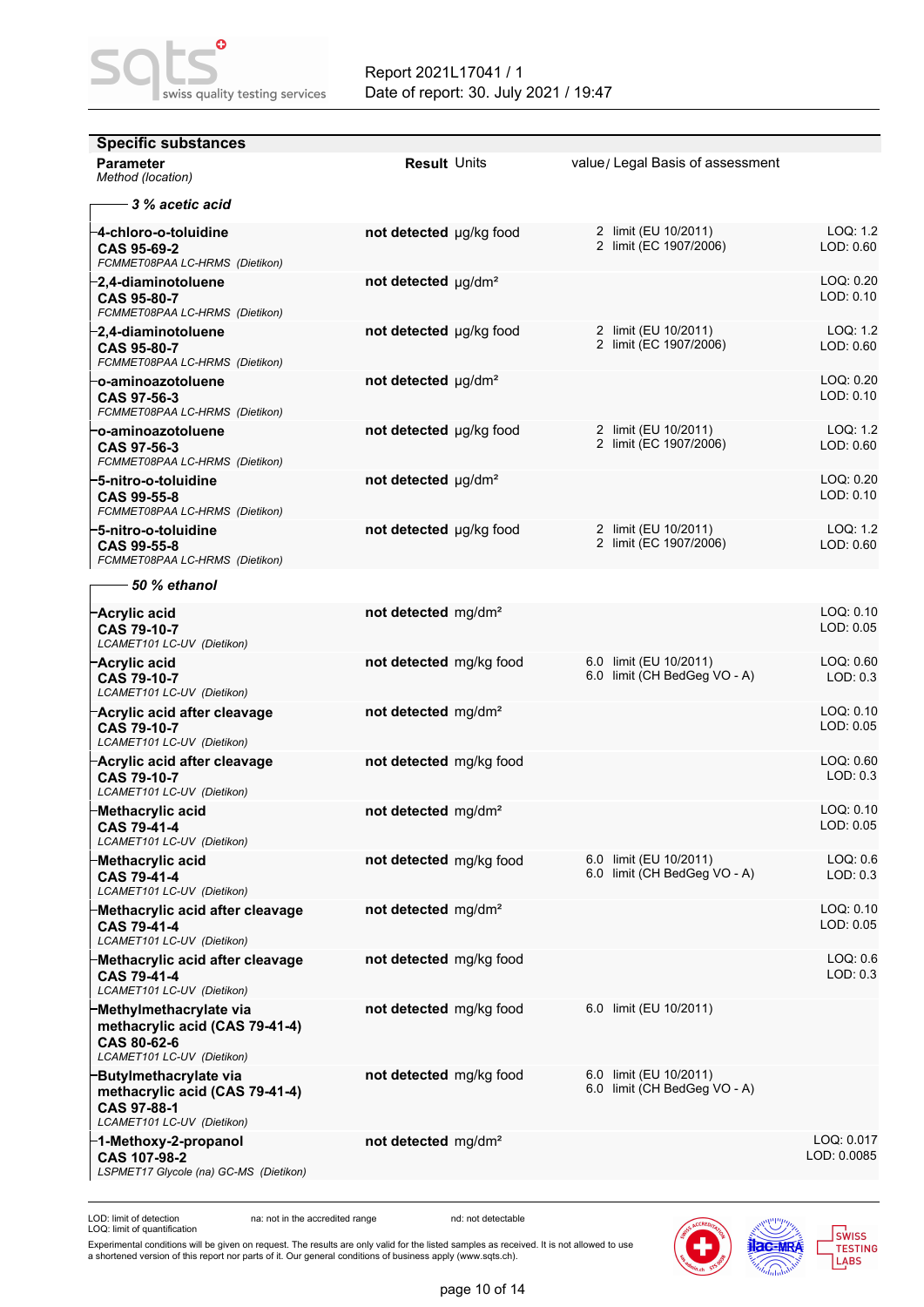| <b>Specific substances</b>                                                                       |                                 |                                  |
|--------------------------------------------------------------------------------------------------|---------------------------------|----------------------------------|
| <b>Parameter</b><br>Method (location)                                                            | <b>Result Units</b>             | value/ Legal Basis of assessment |
| 50 % ethanol                                                                                     |                                 |                                  |
| 1-Ethoxy-2-propanol<br>CAS 1569-02-4<br>LSPMET17 Glycole (na) GC-MS (Dietikon)                   | not detected mg/dm <sup>2</sup> | LOQ: 0.017<br>LOD: 0.0085        |
| <b>Epichlorohydrin</b><br>CAS 106-89-8<br>LSPMET17 Glycole (na) GC-MS (Dietikon)                 | not detected mg/dm <sup>2</sup> | LOQ: 0.017<br>LOD: 0.0085        |
| Butyl glycol <sup>.</sup><br>CAS 111-76-2<br>LSPMET17 Glycole (na) GC-MS (Dietikon)              | not detected mg/dm <sup>2</sup> | LOQ: 0.017<br>LOD: 0.0085        |
| <b>Butylglycolacetat</b><br>CAS 112-07-2<br>LSPMET17 Glycole (na) GC-MS (Dietikon)               | not detected mg/dm <sup>2</sup> | LOQ: 0.017<br>LOD: 0.0085        |
| Di(propylene glycol) methyl<br>ether<br>CAS 34590-94-8<br>LSPMET17 Glycole (na) GC-MS (Dietikon) | not detected mg/dm <sup>2</sup> | LOQ: 0.017<br>LOD: 0.0085        |
| -2-Ethyl-1-hexanol<br>CAS 104-76-7<br>LSPMET17 Glycole (na) GC-MS (Dietikon)                     | not detected mg/dm <sup>2</sup> | LOQ: 0.017<br>LOD: 0.0085        |
| -Propylene glycol<br>(1,2-Propandiol)<br>CAS 57-55-6<br>LSPMET17 Glycole (na) GC-MS (Dietikon)   | not detected mg/dm <sup>2</sup> | LOQ: 0.017<br>LOD: 0.0085        |
| Ethylene glycol (EG)<br>CAS 107-21-1<br>LSPMET17 Glycole (na) GC-MS (Dietikon)                   | not detected mg/dm <sup>2</sup> | LOQ: 0.017<br>LOD: 0.0085        |
| <b>Furfurylalcohol</b><br>CAS 98-00-0<br>LSPMET17 Glycole (na) GC-MS (Dietikon)                  | not detected mg/dm <sup>2</sup> | LOQ: 0.017<br>LOD: 0.0085        |
| Di(propylene glycol) butyl ether<br>CAS 29911-28-2<br>LSPMET17 Glycole (na) GC-MS (Dietikon)     | not detected mg/dm <sup>2</sup> | LOQ: 0.017<br>LOD: 0.0085        |
| 1,3-Propanediol<br>CAS 504-63-2<br>LSPMET17 Glycole (na) GC-MS (Dietikon)                        | not detected mg/dm <sup>2</sup> | LOQ: 0.017<br>LOD: 0.0085        |
| Diethylene glycol butyl ether<br>CAS 112-34-5<br>LSPMET17 Glycole (na) GC-MS (Dietikon)          | not detected mg/dm <sup>2</sup> | LOQ: 0.017<br>LOD: 0.0085        |
| Neopentyl glycol·<br>CAS 126-30-7<br>LSPMET17 Glycole (na) GC-MS (Dietikon)                      | not detected mg/dm <sup>2</sup> | LOQ: 0.017<br>LOD: 0.0085        |
| -2-Methyl-1,3-propandiol<br>CAS 2163-42-0<br>LSPMET17 Glycole (na) GC-MS (Dietikon)              | not detected mg/dm <sup>2</sup> | LOQ: 0.017<br>LOD: 0.0085        |
| benzyl alcohol<br>CAS 100-51-6<br>LSPMET17 Glycole (na) GC-MS (Dietikon)                         | not detected mg/dm <sup>2</sup> | LOQ: 0.017<br>LOD: 0.0085        |
| Dipropylene glycol<br>CAS 25265-71-8<br>LSPMET17 Glycole (na) GC-MS (Dietikon)                   | not detected mg/dm <sup>2</sup> | LOQ: 0.017<br>LOD: 0.0085        |
| -2,6-Dimethylphenol<br>CAS 576-26-1<br>LSPMET17 Glycole (na) GC-MS (Dietikon)                    | not detected mg/dm <sup>2</sup> | LOQ: 0.017<br>LOD: 0.0085        |
| 1,4-Butanediol<br>CAS 110-63-4<br>LSPMET17 Glycole (na) GC-MS (Dietikon)                         | not detected mg/dm <sup>2</sup> | LOQ: 0.017<br>LOD: 0.0085        |
| -Diethylene glycol (DEG)<br>CAS 111-46-6<br>LSPMET17 Glycole (na) GC-MS (Dietikon)               | not detected mg/dm <sup>2</sup> | LOQ: 0.017<br>LOD: 0.0085        |
|                                                                                                  |                                 |                                  |

na: not in the accredited range nd: not detectable

Experimental conditions will be given on request. The results are only valid for the listed samples as received. It is not allowed to use<br>a shortened version of this report nor parts of it. Our general conditions of busine



SWISS<br>TESTING<br>LABS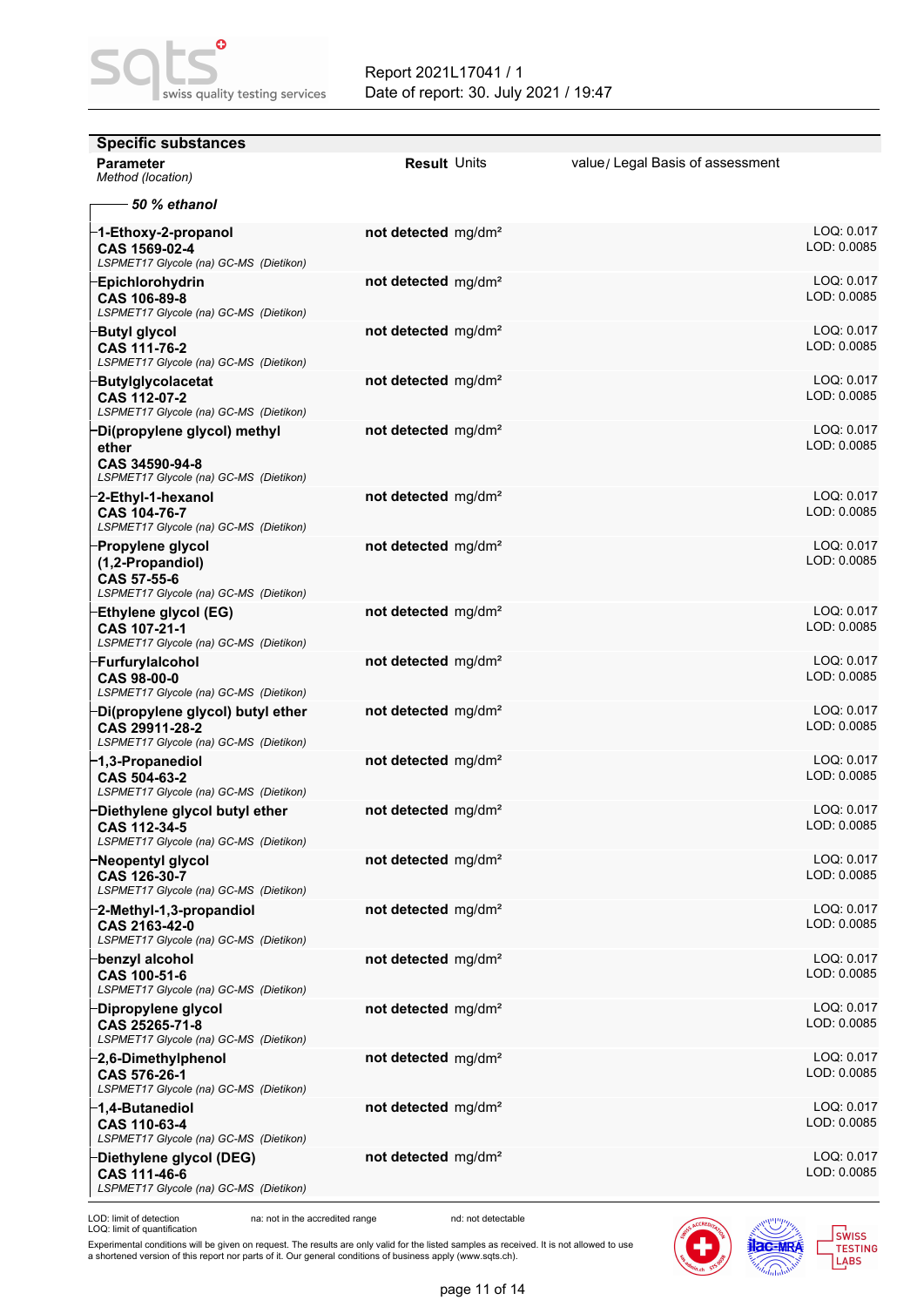| <b>Specific substances</b>                                                                              |                                 |                                                          |                           |
|---------------------------------------------------------------------------------------------------------|---------------------------------|----------------------------------------------------------|---------------------------|
| <b>Parameter</b><br>Method (location)                                                                   | <b>Result Units</b>             | value/ Legal Basis of assessment                         |                           |
| - 50 % ethanol                                                                                          |                                 |                                                          |                           |
| Phenol<br>CAS 108-95-2<br>LSPMET17 Glycole (na) GC-MS (Dietikon)                                        | not detected mg/dm <sup>2</sup> |                                                          | LOQ: 0.017<br>LOD: 0.0085 |
| 1,6-Hexanediol<br>CAS 629-11-8<br>LSPMET17 Glycole (na) GC-MS (Dietikon)                                | not detected mg/dm <sup>2</sup> |                                                          | LOQ: 0.017<br>LOD: 0.0085 |
| -Phenyl glycol<br>CAS 122-99-6<br>LSPMET17 Glycole (na) GC-MS (Dietikon)                                | not detected mg/dm <sup>2</sup> |                                                          | LOQ: 0.017<br>LOD: 0.0085 |
| -2-Hexyldecanol<br>CAS 2425-77-6<br>LSPMET17 Glycole (na) GC-MS (Dietikon)                              | not detected mg/dm <sup>2</sup> |                                                          | LOQ: 0.017<br>LOD: 0.0085 |
| -4-tert-butylphenol<br>CAS 98-54-4<br>LSPMET17 Glycole (na) GC-MS (Dietikon)                            | not detected mg/dm <sup>2</sup> |                                                          | LOQ: 0.017<br>LOD: 0.0085 |
| -3-[2-(ethylhexyl)oxyl]-1,2-propa<br>nediol<br>CAS 70445-33-9<br>LSPMET17 Glycole (na) GC-MS (Dietikon) | not detected $mg/dm^2$          |                                                          | LOQ: 0.017<br>LOD: 0.0085 |
| -1,1,1-Trimethylolpropane<br>CAS 77-99-6<br>LSPMET17 Glycole (na) GC-MS (Dietikon)                      | not detected mg/dm <sup>2</sup> |                                                          | LOQ: 0.17<br>LOD: 0.085   |
| 1-Methoxy-2-propanol<br>CAS 107-98-2<br>LSPMET17 Glycole (na) GC-MS (Dietikon)                          | not detected mg/kg food         | 5 limit (CH BedGeg VO - A)                               | LOQ: 0.1<br>LOD: 0.05     |
| -1-Ethoxy-2-propanol<br>CAS 1569-02-4<br>LSPMET17 Glycole (na) GC-MS (Dietikon)                         | not detected mg/kg food         | 5 limit (CH BedGeg VO - A)                               | LOQ: 0.1<br>LOD: 0.05     |
| <b>Epichlorohydrin</b><br>CAS 106-89-8<br>LSPMET17 Glycole (na) GC-MS (Dietikon)                        | not detected mg/kg food         | 0.01 limit (EU 10/2011)<br>0.01 limit (CH BedGeg VO - A) | LOQ: 0.1<br>LOD: 0.05     |
| <b>Butyl glycol</b><br>CAS 111-76-2<br>LSPMET17 Glycole (na) GC-MS (Dietikon)                           | not detected mg/kg food         | 5 limit (CH BedGeg VO - A)                               | LOQ: 0.1<br>LOD: 0.05     |
| Butylglycolacetat<br>CAS 112-07-2<br>LSPMET17 Glycole (na) GC-MS (Dietikon)                             | not detected mg/kg food         | 5 limit (CH BedGeg VO - A)                               | LOQ: 0.1<br>LOD: 0.05     |
| Di(propylene glycol) methyl<br>ether<br>CAS 34590-94-8<br>LSPMET17 Glycole (na) GC-MS (Dietikon)        | not detected mg/kg food         | 5 limit (CH BedGeg VO - A)                               | LOQ: 0.1<br>LOD: 0.05     |
| -2-Ethyl-1-hexanol<br>CAS 104-76-7<br>LSPMET17 Glycole (na) GC-MS (Dietikon)                            | not detected mg/kg food         | 30 limit (EU 10/2011)<br>30 limit (CH BedGeg VO - A)     | LOQ: 0.1<br>LOD: 0.05     |
| Propylene glycol<br>(1,2-Propandiol)<br>CAS 57-55-6<br>LSPMET17 Glycole (na) GC-MS (Dietikon)           | not detected mg/kg food         | 60 limit (EU 10/2011)<br>60 limit (CH BedGeg VO - A)     | LOQ: 0.1<br>LOD: 0.05     |
| Ethylene glycol (EG)<br>CAS 107-21-1<br>LSPMET17 Glycole (na) GC-MS (Dietikon)                          | not detected mg/kg food         | 30 limit (EU 10/2011)<br>30 limit (CH BedGeg VO - A)     | LOQ: 0.1<br>LOD: 0.05     |
| <b>Furfurylalcohol</b><br>CAS 98-00-0<br>LSPMET17 Glycole (na) GC-MS (Dietikon)                         | not detected mg/kg food         | 5 limit (ECHA (DNEL))                                    | LOQ: 0.1<br>LOD: 0.05     |
| Di(propylene glycol) butyl ether<br>CAS 29911-28-2<br>LSPMET17 Glycole (na) GC-MS (Dietikon)            | not detected mg/kg food         | 0.05 limit (CH BedGeg VO - A)                            | LOQ: 0.1<br>LOD: 0.05     |

na: not in the accredited range nd: not detectable

Experimental conditions will be given on request. The results are only valid for the listed samples as received. It is not allowed to use<br>a shortened version of this report nor parts of it. Our general conditions of busine



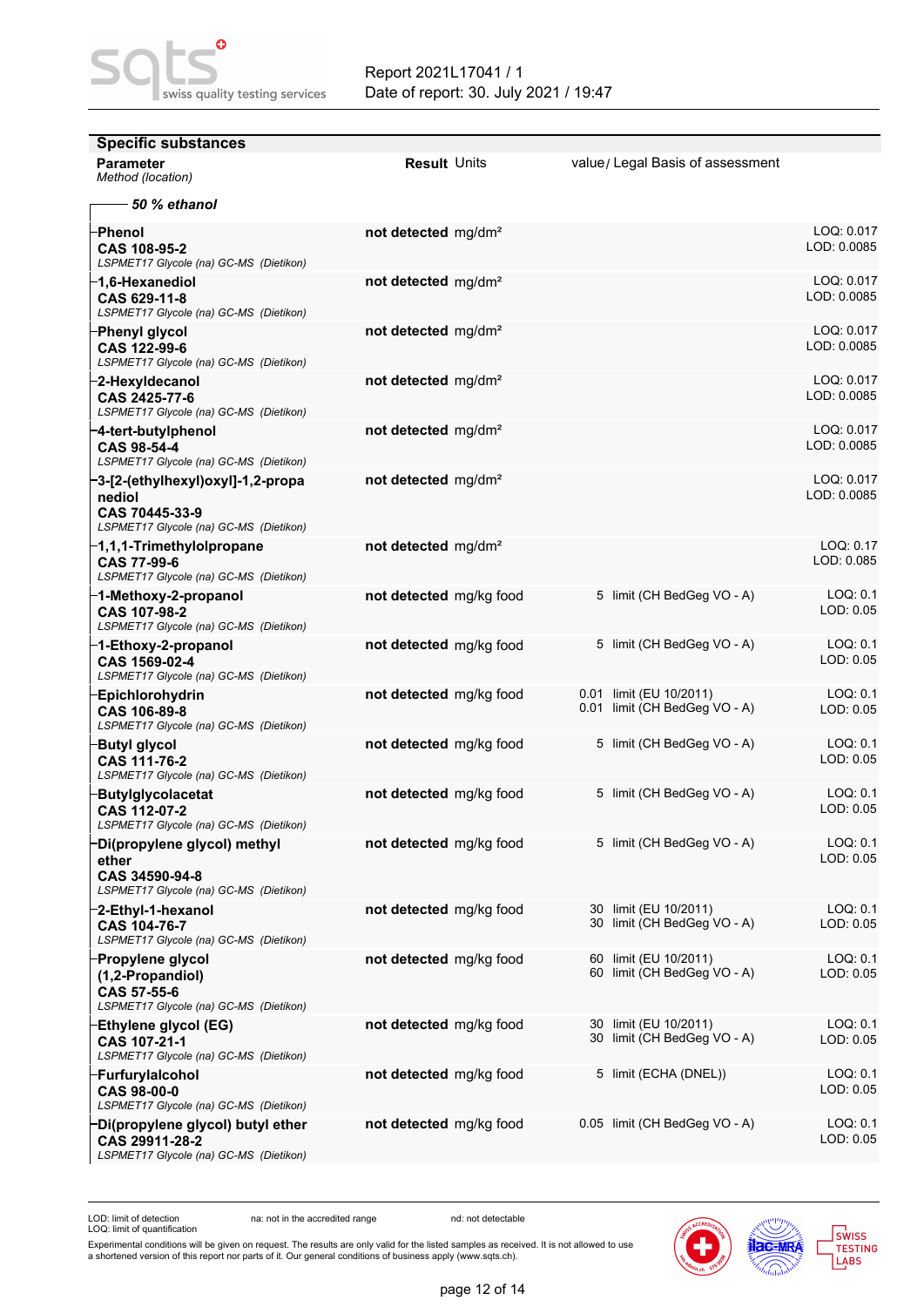| <b>Specific substances</b><br><b>Parameter</b><br>Method (location)                                     | <b>Result Units</b>             | value/ Legal Basis of assessment                         |                       |
|---------------------------------------------------------------------------------------------------------|---------------------------------|----------------------------------------------------------|-----------------------|
| - 50 % ethanol                                                                                          |                                 |                                                          |                       |
| -1,3-Propanediol<br>CAS 504-63-2<br>LSPMET17 Glycole (na) GC-MS (Dietikon)                              | not detected mg/kg food         | 0.05 limit (EU 10/2011)<br>0.05 limit (CH BedGeg VO - A) | LOQ: 0.1<br>LOD: 0.05 |
| Diethylene glycol butyl ether<br>CAS 112-34-5<br>LSPMET17 Glycole (na) GC-MS (Dietikon)                 | not detected mg/kg food         | 5 limit (CH BedGeg VO - A)                               | LOQ: 0.1<br>LOD: 0.05 |
| Neopentyl glycol·<br>CAS 126-30-7<br>LSPMET17 Glycole (na) GC-MS (Dietikon)                             | not detected mg/kg food         | 0.05 limit (EU 10/2011)<br>0.05 limit (CH BedGeg VO - A) | LOQ: 0.1<br>LOD: 0.05 |
| -2-Methyl-1,3-propandiol<br>CAS 2163-42-0<br>LSPMET17 Glycole (na) GC-MS (Dietikon)                     | not detected mg/kg food         | 5 limit (CH BedGeg VO - A)                               | LOQ: 0.1<br>LOD: 0.05 |
| benzyl alcohol<br>CAS 100-51-6<br>LSPMET17 Glycole (na) GC-MS (Dietikon)                                | not detected mg/kg food         | 60 limit (EU 10/2011)<br>60 limit (CH BedGeg VO - A)     | LOQ: 0.1<br>LOD: 0.05 |
| Dipropylene glycol<br>CAS 25265-71-8<br>LSPMET17 Glycole (na) GC-MS (Dietikon)                          | not detected mg/kg food         | 60 limit (EU 10/2011)<br>60 limit (CH BedGeg VO - A)     | LOQ: 0.1<br>LOD: 0.05 |
| -2,6-Dimethylphenol<br>CAS 576-26-1<br>LSPMET17 Glycole (na) GC-MS (Dietikon)                           | not detected mg/kg food         | 0.05 limit (EU 10/2011)<br>0.05 limit (CH BedGeg VO - A) | LOQ: 0.1<br>LOD: 0.05 |
| 1,4-Butanediol<br>CAS 110-63-4<br>LSPMET17 Glycole (na) GC-MS (Dietikon)                                | not detected mg/kg food         | 5 limit (EU 10/2011)<br>5 limit (CH BedGeg VO - A)       | LOQ: 0.1<br>LOD: 0.05 |
| -Diethylene glycol (DEG)<br>CAS 111-46-6<br>LSPMET17 Glycole (na) GC-MS (Dietikon)                      | not detected mg/kg food         | 30 limit (EU 10/2011)<br>30 limit (CH BedGeg VO - A)     | LOQ: 0.1<br>LOD: 0.05 |
| <b>Phenol</b><br>CAS 108-95-2<br>LSPMET17 Glycole (na) GC-MS (Dietikon)                                 | not detected mg/kg food         | 3 limit (EU 10/2011)<br>3 limit (CH BedGeg VO - A)       | LOQ: 0.1<br>LOD: 0.05 |
| 1,6-Hexanediol<br>CAS 629-11-8<br>LSPMET17 Glycole (na) GC-MS (Dietikon)                                | not detected mg/kg food         | 0.05 limit (EU 10/2011)<br>0.05 limit (CH BedGeg VO - A) | LOQ: 0.1<br>LOD: 0.05 |
| -Phenyl glycol<br>CAS 122-99-6<br>LSPMET17 Glycole (na) GC-MS (Dietikon)                                | not detected mg/kg food         | 0.01 limit<br>0.01 limit (CH BedGeg VO)                  | LOQ: 0.1<br>LOD: 0.05 |
| 2-Hexyldecanol<br>CAS 2425-77-6<br>LSPMET17 Glycole (na) GC-MS (Dietikon)                               | not detected mg/kg food         | 0.01 limit<br>0.01 limit (CH BedGeg VO)                  | LOQ: 0.1<br>LOD: 0.05 |
| -4-tert-butylphenol<br>CAS 98-54-4<br>LSPMET17 Glycole (na) GC-MS (Dietikon)                            | not detected mg/kg food         | 0.05 limit (EU 10/2011)<br>0.05 limit (CH BedGeg VO - A) | LOQ: 0.1<br>LOD: 0.05 |
| -3-[2-(ethylhexyl)oxyl]-1,2-propa<br>nediol<br>CAS 70445-33-9<br>LSPMET17 Glycole (na) GC-MS (Dietikon) | not detected mg/kg food         | $0.01$ limit<br>0.01 limit (CH BedGeg VO)                | LOQ: 0.1<br>LOD: 0.05 |
| -1,1,1-Trimethylolpropane<br>CAS 77-99-6<br>LSPMET17 Glycole (na) GC-MS (Dietikon)                      | not detected mg/kg food         | 6 limit (EU 10/2011)<br>6 limit (CH BedGeg VO - A)       | LOQ: 1<br>LOD: 0.5    |
| -Screening GC-QTOF-MS/FID<br>FCMMET03SCR GC-QTOF-MS/FID<br>(Dietikon)                                   | done                            |                                                          |                       |
| -photoinitiator programme<br>FCMMET13PI LC-HRMS (Dietikon)                                              | done                            |                                                          |                       |
| photoinitiator programme<br>FCMMET13PI LC-HRMS (Dietikon)                                               | not detected µg/dm <sup>2</sup> |                                                          | LOQ: 1.0<br>LOD: 0.50 |
| photoinitiator programme<br>FCMMET13PI LC-HRMS (Dietikon)                                               | not detected µg/kg food         |                                                          | LOQ: 6.0<br>LOD: 3.0  |

na: not in the accredited range nd: not detectable